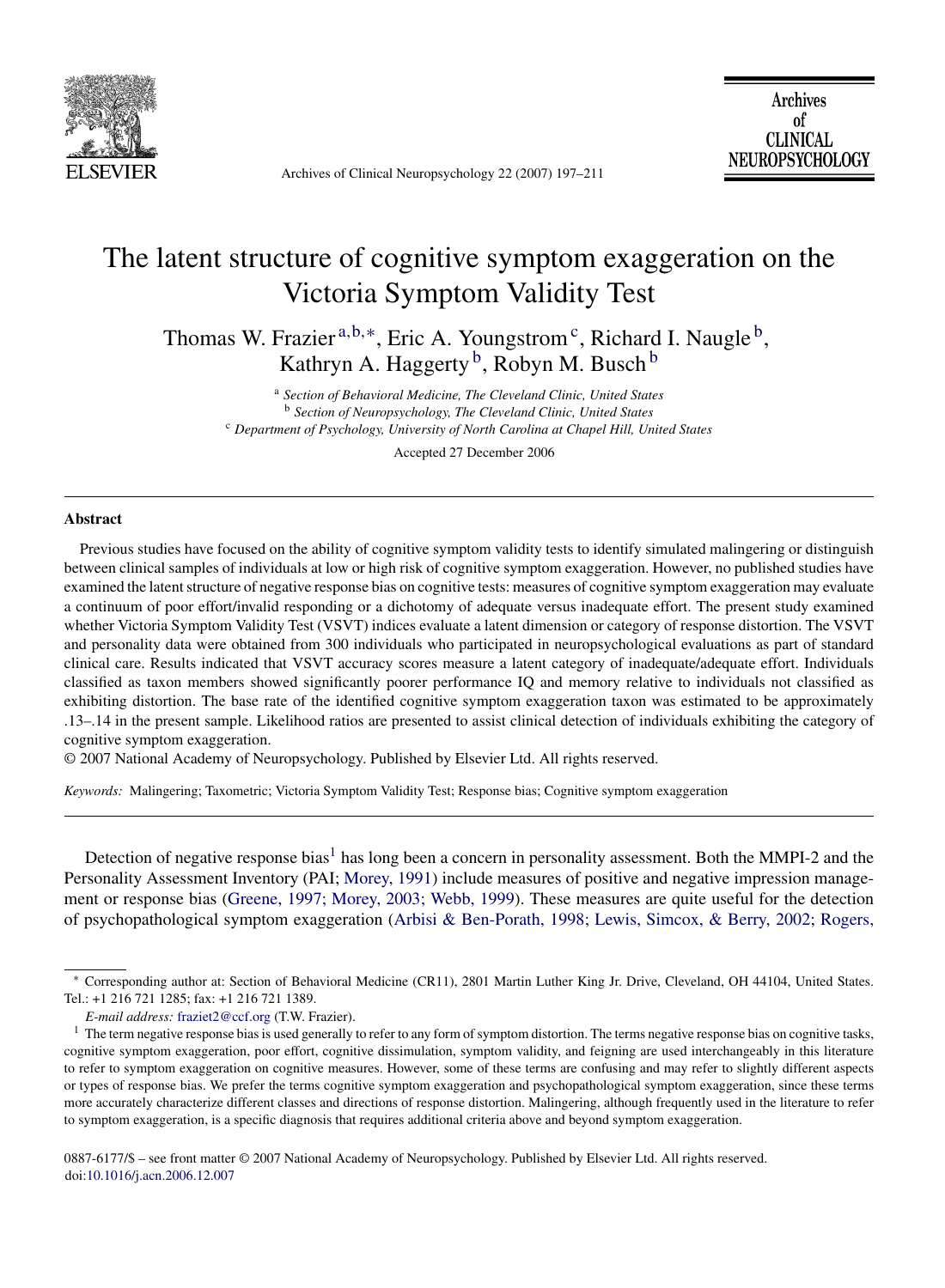[Sewell, Cruise, Wang, & Ustad, 1998;](#page-13-0) [Storm & Graham, 2000\),](#page-13-0) but they have limited utility for the detection of poor effort or cognitive symptom exaggeration ([Berry & Butcher, 1998\).](#page-12-0) For example, Slick and colleagues ([Slick,](#page-13-0) [Hopp, Strauss, & Spellacy, 1996\) d](#page-13-0)emonstrated modest associations between measures of feigned memory impairment and MMPI-2 validity scales, suggesting that cognitive and psychopathological symptom exaggeration only partially overlap.

As a result, clinicians and researchers have been paying increasing attention to the development and validation of measures designed to detect negative response bias on cognitive tests (for review and discussion of this issue see [Bender & Rogers, 2004;](#page-12-0) [Franzen & Iverson, 1998;](#page-12-0) [Nies & Sweet, 1994;](#page-13-0) [Rosenfeld, Sands, & Van Gorp, 2000\).](#page-13-0) Numerous studies have examined the ability of measures of cognitive symptom exaggeration/validity to detect simulated malingerers or distinguish between clinical groups expected to differ substantially in rates of malingering (i.e., mild TBI litigants versus non-litigants) (for recent examples see [Doss, Chelune, & Naugle, 1999;](#page-12-0) [Grote et al., 2000;](#page-12-0) [Langeluddecke & Lucas, 2003, 2004;](#page-13-0) [Langeluddecke & Lucas, 2004;](#page-13-0) [Thompson, 2002\).](#page-13-0) However, to the authors' knowledge, no studies have examined the latent structure of cognitive symptom exaggeration.

Initially, measures of cognitive symptom exaggeration were quite simple, yielding a single score meant to evaluate the likelihood of feigning cognitive impairment. Over the last decade, existing measures have become increasingly differentiated. This has been at least partly driven by the observation that individuals may attempt to feign or exaggerate specific types of cognitive impairment. Thus, individuals may perform poorly on only some types of tests, items, or response formats. Feigning of more specific cognitive impairments has resulted in two general types of symptom validity measures. The first type measures non-memory dissimulation, an example being the Validity Indicator Profile ([Frederick, 2002\),](#page-12-0) and the second type is an elaboration of early memory malingering measures, involving examination of an individual's pattern of performance. The Victoria Symptom Validity Test (VSVT; [Slick, Hopp, Strauss, &](#page-13-0) [Thompson, 1997\)](#page-13-0) is a prototypical example of the latter measures (for studies establishing VSVT validity see [Grote](#page-12-0) [et al., 2000; Slick et al., 2003\).](#page-12-0) The VSVT includes multiple indices designed to assess accuracy and response latency using several manipulations, including variation of apparent item difficulty and stimulus-response delay. Thus, the VSVT may capture multiple, distinct dimensions or types of cognitive symptom exaggeration.

## **1. Categorical versus continuous**

Recent work has suggested that psychopathological symptom exaggeration, as assessed by the MMPI-2 F and F(p) scales, has a categorical latent structure ([Strong, Greene, & Schinka, 2000\).](#page-13-0) However, we are unaware of any published work that has examined the dimensional versus categorical structure of cognitive symptom exaggeration. One might hypothesize the existence of a distinct category of cognitive symptom exaggeration based upon the notion that some individuals present for evaluation in order to obtain personal gain and make a conscious decision to present themselves unfavorably. Alternatively, a quick glance at the major clinical neuropsychology listserve would indicate that many clinicians view cognitive symptom exaggeration as a continuum resulting from varying levels of poor effort. Distinguishing between these two views has tremendous import for the interpretation of neuropsychological test results. Specifically, identification of the true latent structure of cognitive symptom validity is important for inferring the meaning of validity and cognitive test results, improving discrimination of individuals who are exaggerating cognitive problems from those who are not feigning, and establishing base rates of dissimulation in clinical settings.

Previous research concerning malingering of cognitive deficit has focused primarily on the identification of cutoffs that maximize the predictive accuracy of symptom validity measures. This work has been complicated by lack of attention to the influence of base rates on the efficiency of cut scores ([Meehl & Rosen, 1955;](#page-13-0) [Rosenfeld et al., 2000\),](#page-13-0) reliance on samples of simulated malingerers who may not be representative of real-world feigning or exaggeration, and the proliferation of multiple malingering indicators and cut scores. For example, [Grote et al. \(2000\)](#page-12-0) reported that a cut-score of <90% correct on the VSVT hard items had adequate sensitivity (64%); however, this cut score also resulted in 7% of non-compensation seeking patients being classified as giving sub-optimal effort. This and other cut scores have limited utility because they are typically based on comparisons between compensation seeking (or litigating) and non-compensation seeking (or non-litigating) patients whose cognitive symptom exaggeration status is *assumed*. Unfortunately, the efficiency of the cut score derived in these cases is directly dependent on whether *all* of the individuals in each of these groups are behaving as expected, an unlikely occurrence. This approach is also less helpful clinically because scores close to the cut score are treated as being equally probable of feigning as scores well below the cut score.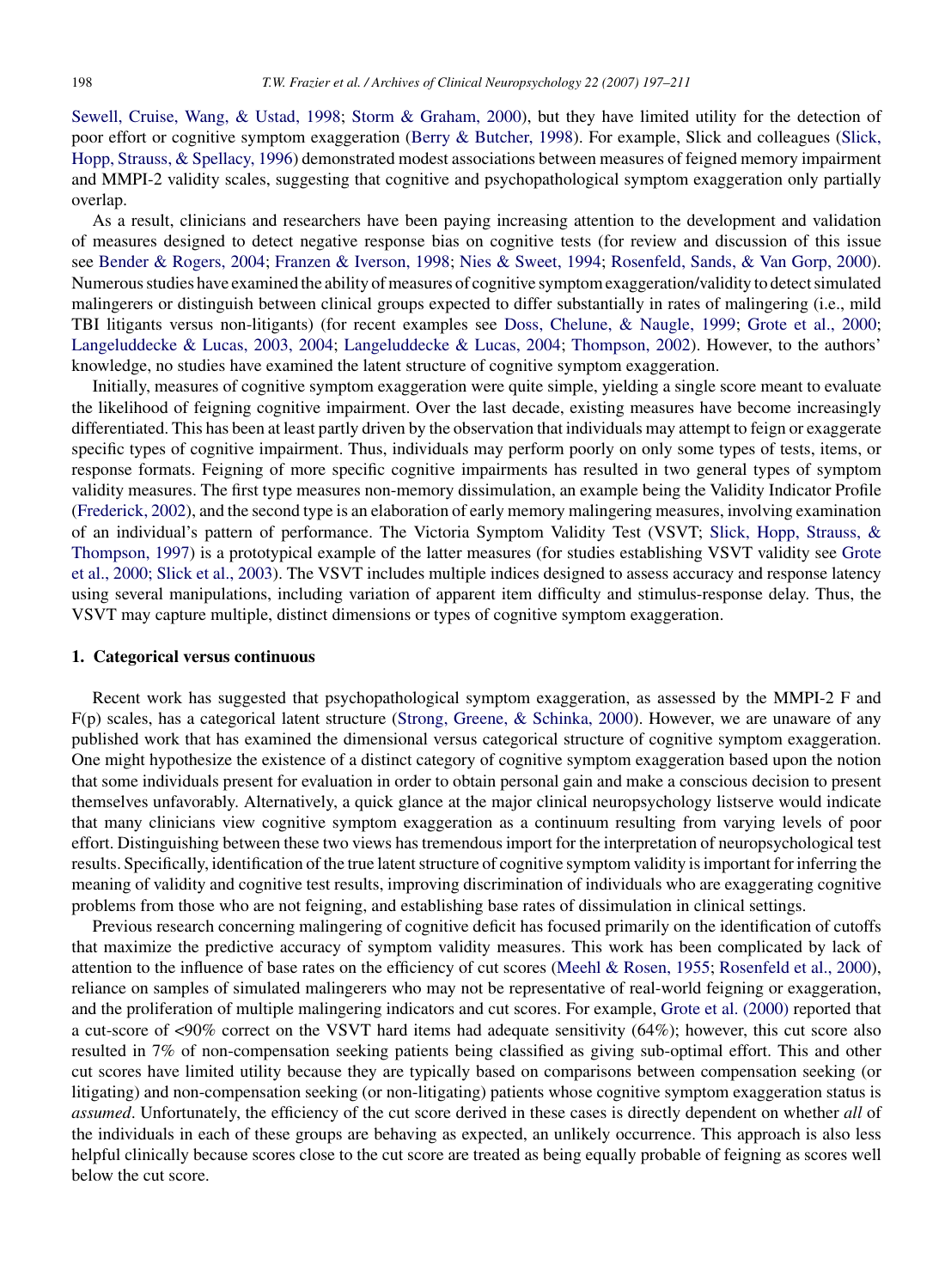Alternatively, other studies have focused on determining cut scores identifying individuals who are choosing the incorrect answer at highly improbable levels based upon binomial probability theory. This approach suffers from a lack of sensitivity, because few individuals score low enough to meet these stringent cut scores [\(Slick et al., 2003\).](#page-13-0) However, this approach is still frequently used clinically, particularly in legal settings, because of the straightforward, probability-based foundation of interpretations.

Finally, [Slick, Sherman, & Iverson \(1999\)](#page-13-0) proposed a set of criteria for identifying individuals who are malingering neurocognitive dysfunction (MND). According to these criteria, patients can fall into one of four categories: definite MND, probable MND, possible MND, or not meeting criteria for MND. While useful for research, graded categories are not clinically useful because clinicians' typically must make a dichotomous decision to interpret or not interpret cognitive test results. Additionally, several of the criteria have unknown inter-rater reliability or may be outside of the scope of knowledge of the practitioner (e.g., presence of substantial external incentive). Thus, there remains no "gold standard" criterion or classification strategy that is clinically practical and not arbitrarily defined based upon untested assumptions.

Similarly, estimation of the true base rate of cognitive dissimulation remains guesswork based upon estimates derived from evaluation of high-risk groups. Previous research has suggested relatively high estimates of feigned cognitive impairment in typical outpatient settings (15%; [Rogers, Harrell, & Liff, 1993;](#page-13-0) [Rogers, Salekin, & Sewell, 1998\).](#page-13-0) More recently, [Mittenberg, Patton, Canyock, & Condit \(2002\)](#page-13-0) reported widely varying rates (8–39%) depending upon the type of referral and whether or not the patient was in litigation. However, the former estimates were based on clinical judgment and the latter on widely varying criteria for determining cognitive symptom exaggeration, all of which suffer from the same methodological problems mentioned above.

Taxometric procedures, developed by [Meehl \(1995\), h](#page-13-0)ave the potential to address these problems. These procedures were developed to identify whether a set of indicator scores results from the mixing of two latent classes or represent the observable result of a single underlying dimension. Taxometric analyses also provide a means for estimating the base rate of the latent category and the validity of indicators without pre-defined specification of category membership, something that previous studies were unable to do. These procedures use multiple consistency tests in order to identify a potential latent category (for an introduction see [Cole, 2004; Lenzenweger, 2004\).](#page-12-0)

## **2. The present study**

The primary purpose of the present study was to examine whether VSVT indices measure a latent dimension or category of cognitive symptom exaggeration. This study used taxometric procedures to examine the underlying structure of the VSVT and to estimate the base rate of cognitive symptom exaggeration in typical outpatient neuropsychology settings. It was hypothesized that all VSVT measures would reveal an underlying taxonic structure. Taxonic structure was expected based upon the notion that individuals choose one of two approaches to cognitive tests, adequate effort/accurate presentation versus inadequate effort/negative response bias. In other words, our expectations of taxonic findings were based upon previous research suggesting that individuals who are feigning cognitive impairment adopt a strategy of invalid/inaccurate responding ([Tan, Slick, Strauss, & Hultsch, 2002\).](#page-13-0) It should be noted that this prediction of a decision-based taxon differs from the typical conceptualization ([Haslam, 1997\),](#page-12-0) but is consistent with conceptualizations regarding a possible psychopathological symptom exaggeration taxon ([Strong et al., 2000\).](#page-13-0) Furthermore, this conceptualization is supported by the relatively high rates of malingering observed in patients who are currently in litigation, suggesting that individuals may choose to exaggerate cognitive symptoms based upon the desire to gain external incentive or avoid criminal responsibility ([Mittenberg et al., 2002\).](#page-13-0) Thus, the present taxometric hypothesis, and resulting analyses, are driven by the rationale that the latent structure of cognitive symptom exaggeration is driven by patient decision-making.

Discerning the existence of a possible taxon, although academically interesting, also facilitates more accurate patient classification and base rate identification. The present study hypothesized that, if taxonic results were supported, the base rate of cognitive symptom exaggeration would be between 7 and 15%. This hypothesis is based upon the range of reported estimates for outpatient neuropsychological settings ([Mittenberg et al., 2002; Rogers et al.,](#page-13-0) [1993\).](#page-13-0)

Researchers have noted that establishing the existence of a taxon is only the first step in the process, since identified taxa may have little meaning or represent pseudotaxa ([Widiger, 2001\).](#page-14-0) It is also important to establish the validity of taxa. Therefore, we generated the following expectations in the event that the taxonic hypothesis was supported.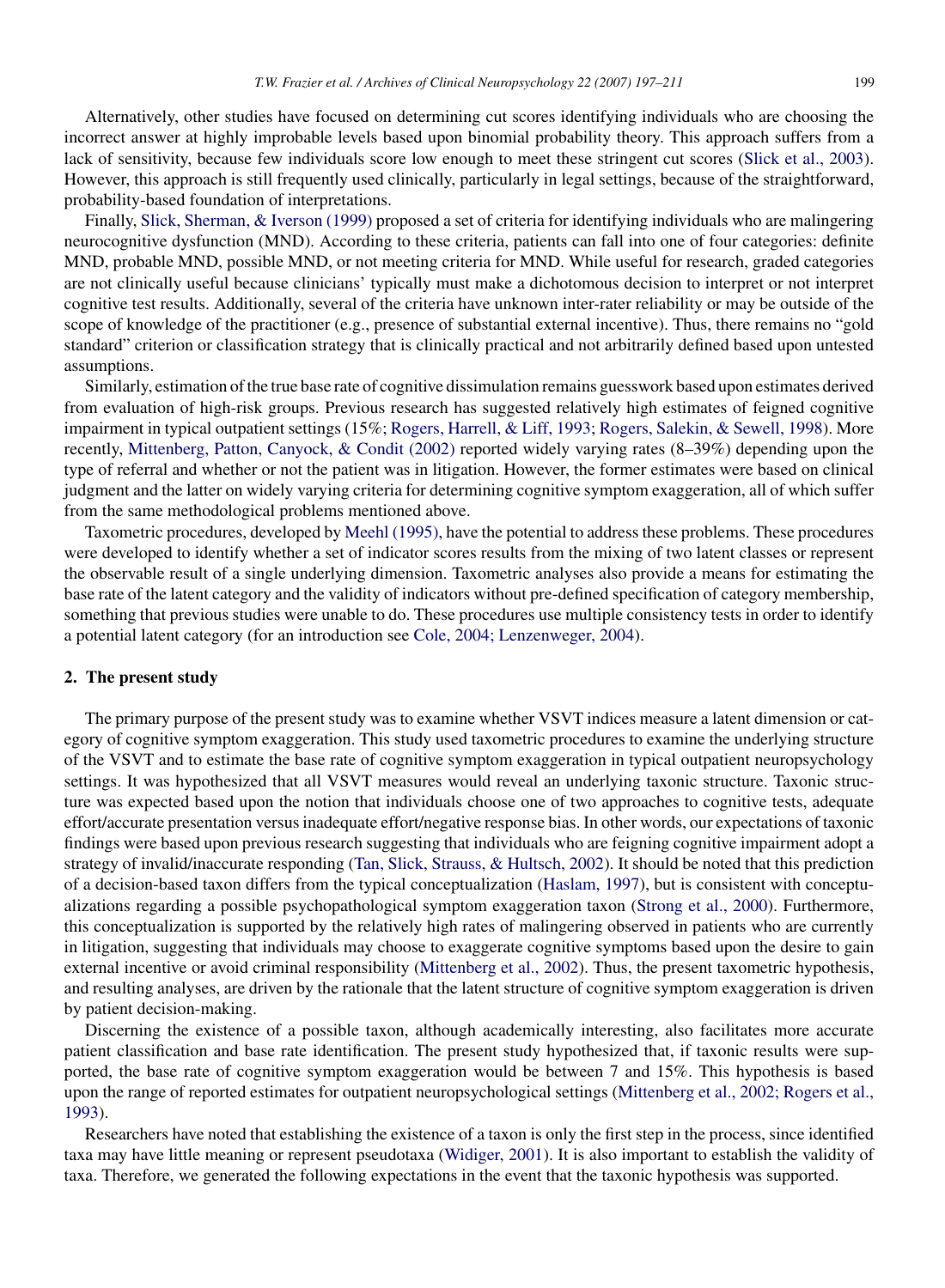First, taxon classifications were expected to be significantly correlated with performance on measures of intelligence and memory. Second, taxon members were expected to show greater increases in response latencies from easy to hard items relative to non-taxon, complement members. This prediction was derived from the notion that individuals exhibiting cognitive symptom exaggeration are consciously choosing the incorrect answers, a process that becomes more difficult as the choices become more similar. Third, taxon members were also expected to show higher levels of psychopathological symptom exaggeration on the Personality Assessment Inventory-Negative Impression Management scale relative to non-taxon members. This expectation is based upon previous work suggesting partial overlap of the cognitive and psychopathological symptom exaggeration constructs ([Slick et al., 1996\).](#page-13-0)

# **3. Method**

### *3.1. Participants*

Data for the present study were obtained from a de-identified patient registry that was reviewed and approved by the Institutional Review Board at the Cleveland Clinic Foundation. The database consisted of neuropsychological test data from adults referred for neuropsychological assessment at the Cleveland Clinic Foundation-Section of Neuropsychology. Approximately 50% of patient referrals were received from the Department of Neurology; approximately 25% from the Department of Psychiatry and Psychology; and approximately 25% from other sources, such as the Departments of Internal Medicine, Neurosurgery, Orthopedic Surgery, Rheumatology, Hematology/Oncology, Cardiology, and other departments or community sources. The most frequently occurring referral questions included assessment for possible dementia, attention-deficit/hyperactivity disorder, or learning difficulties; neurocognitive consequences of stroke, traumatic brain injury, or tumor; and pre-operative evaluations of patients considering epilepsy surgery. If participants were tested on more than one occasion, only data from an individual's initial evaluation were included in the present analyses. The sample consisted of 300 people (52% female;  $M_{\text{age}} = 44.7$ , SD = 13.0, range = 18–78). The racial distribution was consistent with that of patients seen in this setting (Caucasian 89%, African American 8%, Hispanic 1%, Asian 1%, Other 1%). On average, individuals had 13.8 years of education  $(SD = 2.5$ , range = 8–20), and 89.3% were right handed. None of the individuals included in the sample were seeking compensation at the time of the evaluation.

# *3.2. Measures*

Individuals were administered a comprehensive battery of neuropsychological tests, including the VSVT. The VSVT is a computer administered 48-item, two-alternative, forced choice recognition memory measure designed to assess cognitive symptom exaggeration. For each item, individuals are shown a five-digit target stimulus followed by a delay. Then, two five-digit alternatives are presented, and the subject is instructed to select the response that matches the target stimulus. Items are presented in three blocks of 16 items. The three blocks represent increasing delays (5, 10, 15 s) between target and response presentation. Within each block, half of the response choices consist of foils with dramatic discrepancy from the target stimulus (easy trials) and half consist of foils with the transposition of only two digits (hard trials). Thus, the VSVT contains two manipulations, a delay manipulation and a difficulty manipulation. Response accuracy is recorded for the easy and hard trials of each delay period. Average response time (ms) and the standard deviation of response time (ms) are also recorded, separately for the 24 easy and 24 hard trials. However, preliminary analyses indicated that response time variables had substantial nuisance correlations. Therefore, this indicator set was not included in taxometric analyses. Reaction time measures were included in subsequent analyses to examine their potential clinical utility in the event the taxonic hypothesis was supported.

The Personality Assessment Inventory (PAI), a 344-item measure of personality and psychopathology was also administered to all individuals. Scores on the Negative Impression Management (NIM) were examined since this scale evaluates psychopathological symptom exaggeration. The Wechsler Adult Intelligence Scale (WAIS) and Wechsler Memory Scale (WMS) were also administered [\(Wechsler, 1997b\).](#page-14-0) Full-scale IQ (FSIQ), verbal IQ (VIQ), performance IQ (PIQ), Auditory Immediate Memory Index (AIM), Auditory Delayed Memory Index (ADM), Auditory Delayed Recognition Memory Index (ADR), Visual Immediate Memory Index (VIM), Visual Delayed Memory Index (VDM), Immediate Memory Index (IM), General Memory Index (GM), and Working Memory Index (WM) were examined.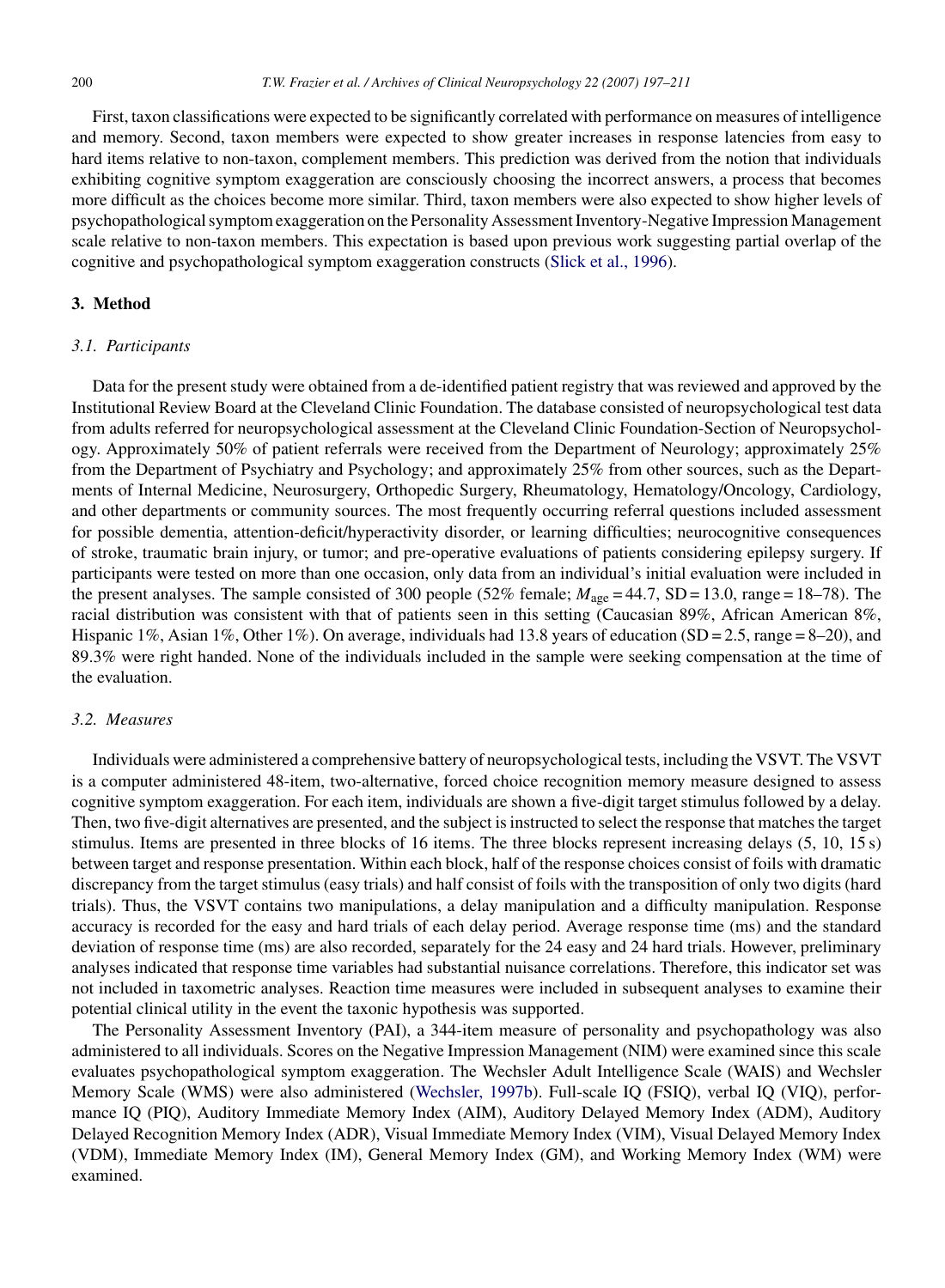#### *3.3. Analytic strategy*

To examine the latent structure of the VSVT, three taxometric procedures were performed for each indicator set: mean above minus mean below a cut (MAMBAC), maximum eigenvalue at the hitmax point (MAXEIG), and latent mode (LMODE). Multiple taxometric procedures served as a consistency test for evaluating the taxonic conjecture. Taxometric analyses were performed using program code developed by Ruscio (2004b) for the R programming environment. Several decision rules were used to examine taxometric results: the nose count test based upon raters' evaluations of taxometric graphs (for an extended discussion of this test see [Schmidt, Kotov, & Joiner, 2004\),](#page-13-0) the variability of the base rate estimate identified in MAXEIG analyses, and the weighted fit *d* statistic provided in [Ruscio \(2004a\)](#page-13-0) implementation of MAXEIG and MAMBAC. MAMBAC plots are concave when the data are generated from a dimensional latent structure, but convex when the data are taxonic. MAXEIG plots are irregular or flat when generated from dimensional structure, but convex when the data are taxonic. LMODE plots have a single large peak when the data are dimensional, but have two separate peaks when the data are taxonic. Three types of taxometric graphs were examined for each indicator set: the individual graphs, the average graph representing the average of all input indicator graphs, and the overlay graph in which the average graph is superimposed on the results from simulation data. For MAMBAC and MAXEIG, overlay graphs are presented because they contain the maximum amount of information. For LMODE, only a single graph is generated, with all of the input indicators contributing to this graph.

For the nose count test, three raters unfamiliar with taxometric procedures and blind to the present hypotheses rated the individual output indicator graphs resulting from each analysis, the average graph derived from the mean of all indicator graphs, and an overlay graph that presents the average graph superimposed on the average results from simulated data  $(\pm 1$  SD). The overlay graph was derived from 20 simulated taxonic and 20 simulated dimensional data sets with roughly equivalent characteristics to the research data. For each taxometric procedure, raters were first presented with classic taxonic and dimensional graphs and given a verbal description of the general shape of taxonic and dimensional plots (i.e., MAMBAC taxonic plots are generally convex and shaped like a hill; and dimensional plots are generally concave and shaped like a valley). Raters were asked to place a  $1 =$  taxonic,  $2 =$  dimensional, or  $3 =$  unspecified over each graph. Ratings were done separately for all MAMBAC graphs, followed by all MAXEIG graphs, and finally for all LMODE graphs. LMODE produced only individual and overlay graphs, because each indicator set generated only one individual graph, obviating the need for averaging.

The weighted fit *d* statistic examines the fit of research data to simulated dimensional and taxonic data. This index is highly similar to the comparison curve fit index, which has been shown to yield highly accurate discrimination of taxonic and dimensional data across a large range of data parameters, including sample sizes of 300 [\(Ruscio et](#page-13-0) [al., in press\).](#page-13-0) For the weighted *d* index, portions of the curves that best distinguish simulated taxonic from simulated dimensional data are given greater weight. Positive values indicate a relatively closer fit to simulated dimensional data and negative values indicate a relatively closer fit to simulated taxonic data (see [Ruscio, 2004a\).](#page-13-0) To compute these indices, 40 simulated data sets were generated for each analysis (20 dimensional, 20 taxonic) using the characteristics of the research data. This method has been previously used to evaluate the latent structure of psychopathic personality [\(Marcus, John, & Edens, 2004\).](#page-13-0)

Convergence of base rate estimates should be observed when results have consistently identified a taxon. Although, there are no guidelines for interpreting the absolute magnitude of convergence, widely divergent results do not support the taxonic conjecture. Therefore, this decision rule was only applied in situations where other decision rules suggested possible taxonicity. To further examine the convergence of taxonic results, Bayesian classification of participants was requested for each MAXEIG analysis for which decision rules indicated taxonicity. These classifications were compared between indicator sets and to classifications derived from recommended VSVT cut scores [\(Slick et al., 1997\).](#page-13-0)

### *3.4. Indicator sets*

Three indicator sets were submitted to taxometric analyses. Multiple indicator sets present several advantages over the use of a single indicator set. First, they serve as an additional consistency test. Multiple indicator sets also decrease the possibility of missing potential taxa due to poorly specified or inappropriate indicators. In other words, the conclusion that a taxon is not present is weakly supported when only one indicator set is used, because the particular indicators employed may not have sufficient validity for taxon identification. In contrast, multiple indicator sets maximize the probability that the population of valid indicators for taxon/complement separation has been adequately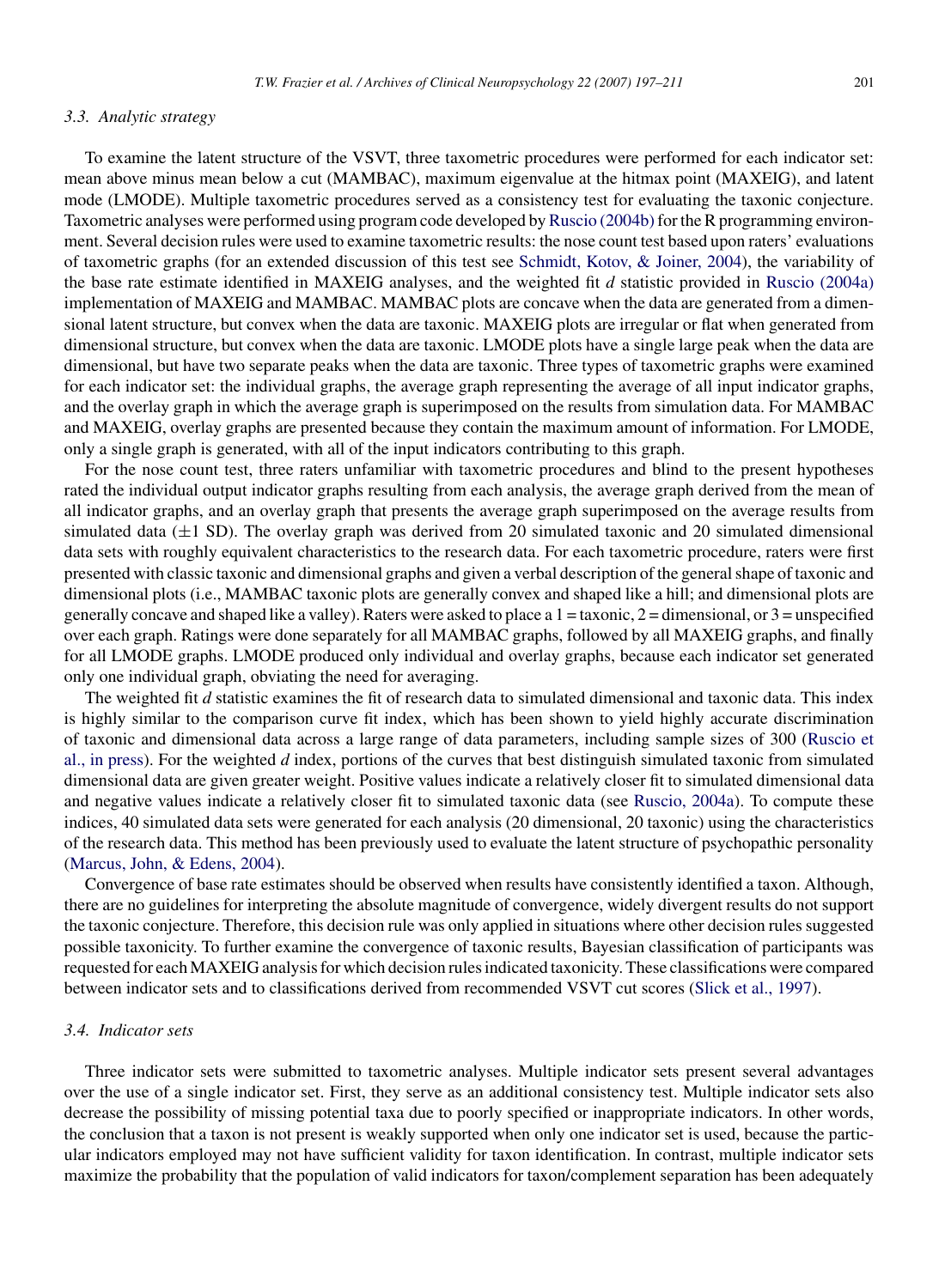<span id="page-5-0"></span>sampled. Previous research examining the taxonic conjecture has used multiple indicator sets [\(Ruscio, Ruscio, & Keane,](#page-13-0) [2002\).](#page-13-0)

The three VSVT indicator sets examined were:

# *3.4.1. Total*

The total number of correct responses for each of the delay periods was computed by summing the total number of correct responses to easy and hard items for each delay period. This yielded three indicators (total5, total10, total15); range of possible scores 0–16 for each indicator.

# *3.4.2. Hard*

The total number of correct responses to the hard items for each of the delay periods (hard5, hard10, hard15) was examined; range of possible scores 0–8 for each indicator.

# *3.4.3. Easy*

The total number of correct responses to the easy items for each of the delay periods (easy5, easy10, easy15) was examined; range of possible scores 0–8 for each indicator.

# *3.5. Suitability of indicator sets to taxometric procedures*

There are several important considerations for determining whether a data set/indicator set is suitable for taxometric procedures. These include the overall sample size, the estimated taxon base rate, indicator skew, and indicator validity.

# *3.5.1. Overall sample size*

Taxometric procedures tend to yield less interpretable results when the overall sample size is too low. Sample sizes of 300 have been recommended as providing clear results when other data parameters are adequate ([Meehl, 1995\),](#page-13-0) although other work has suggested that smaller sample sizes can be used for some taxometric procedures when other data parameters are good [\(Meehl & Yonce, 1994, 1996\)](#page-13-0) and larger sample sizes may be needed when data parameters are poor ([Schmidt et al., 2004\).](#page-13-0) All of the indicator sets in this study had sample sizes of 300.

## *3.5.2. Taxon base rate*

Having a moderate base rate is important for obtaining clear findings when using moderate sample sizes. The base rate of response distortion was conservatively estimated to be between .07 and .15 based upon previous work [\(Rogers](#page-13-0) [et al., 1993\).](#page-13-0) This modest base rate indicated that taxonic results may be missed, because results may have only indicated a half peak, rather than fully peaking and descending curves. Thus, the present analyses should be viewed as a conservative, and potentially under-powered, test of the taxonic hypothesis ([Schmidt et al., 2004\).](#page-13-0)

## *3.5.3. Indicator skew*

Skewness has been shown to result in pseudotaxonicity (for an extended discussion of the effect of skewness on taxometric results see [Schmidt et al., 2004\).](#page-13-0) Therefore, before conducting taxometric analyses we examined the skew of all VSVT variables. Results indicated substantial negative skew for all accuracy variables (average skew = −3.55). To address this problem, accuracy variables were transformed using the LG10 function followed by inversion. All transformations were computed using [SPSS \(2002\).](#page-13-0) Table 1 presents average skewness after transformation for each indicator set after. Even after transformation, the Easy indicator set still had substantial negative skew. Thus, results of

Table 1 Descriptive statistics and validity estimates for each indicator set

|       | Skew    | Kurtosis | Sample $r$ | Nuisance $r$ |      |  |  |
|-------|---------|----------|------------|--------------|------|--|--|
| Total | $-0.90$ | $-0.71$  | 0.61       | 0.30         | . 56 |  |  |
| Hard  | $-0.95$ | $-0.67$  | 0.63       | 0.26         | 2.80 |  |  |
| Easy  | $-3.65$ | 12.99    | 0.39       | 0.30         | 1.08 |  |  |

*Note:* These values are for transformed indicators.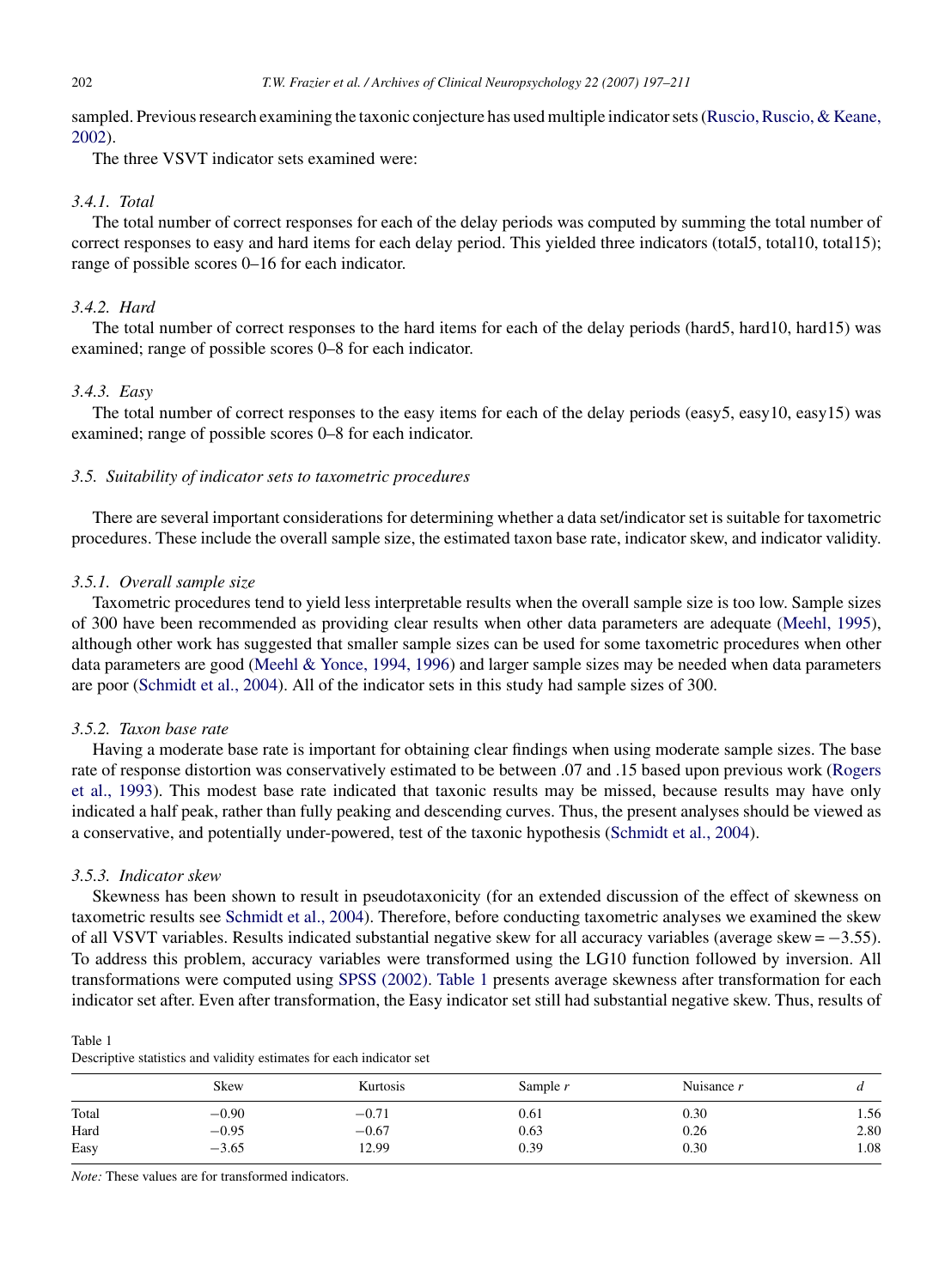<span id="page-6-0"></span>the Easy indicator should be interpreted with caution. However, the other data sets had modest levels of skew following transformation. Analyses for all indicator sets were performed separately using raw and transformed data. The results were highly consistent. Therefore, for simplicity of presentation, and in the interest of presenting the most conservative test of the taxonic hypothesis, only results from the transformed data are presented.

## *3.5.4. Indicator validities*

Some research has suggested that indicator validities of  $d = 1.2$  or greater produce reliable results and accurate classification. However, other studies have suggested that some taxometric procedures may yield interpretable results with indicator validities greater than  $d = 1.0$  (for a review see [Schmidt et al., 2004\).](#page-13-0) For this reason, we conducted a priori taxometric power analyses for each indicator set [\(Ruscio et al., 2002; Schmidt et al., 2004\).](#page-13-0) These analyses computed estimates of average indicator validity using sample correlations, estimated nuisance correlations, and estimates of the taxon base rate. Nuisance correlations were estimated by computing the average correlation for the 24 individuals falling below the standard cutoff for the questionably valid range on the VSVT hard items and the average correlation for the upper 60% of the VSVT total accuracy or total latency distributions. The upper 60% was used to ensure that nuisance correlations were not unduly attenuated by range restriction. The base rate of negative response bias was expected to be below 40%, so no taxon members should have contributed to this estimate. Nuisance correlations were then averaged across indicators and sub-samples to provide a single nuisance correlation estimate for each indicator set. Estimates of average indicator validity were then computed using the formula provided in [Meehl and Yonce \(1996, p. 1146\). T](#page-13-0)hese analyses are particularly useful for ruling out the possibility that negative findings result from low indicator validities of the taxon. [Table 1](#page-5-0) presents sample correlations, estimated nuisance correlations, average skewness, and *d* statistics for each indicator set. Inspection of [Table 1](#page-5-0) indicates that all indicator sets produced validities greater than  $d = 1.0$ , and two of the three indicator sets had validities greater than 1.5. These results suggest that all indicator sets should produce clear results.

# **4. Results**

## *4.1. Taxometric analyses*

Table 2 presents taxometric decision rules, taxometric base rate estimates, and base rates derived from standard VSVT cutoffs. [Fig. 1](#page-7-0) presents overlay graphs for MAMBAC, MAXEIG, and LMODE analyses of all indicator sets.

# *4.1.1. MAMBAC*

Results suggested taxonicity for all three indicator sets. Only two individual graph ratings to the Easy and one individual graph rating to the Total indicator set were unspecified and none were rated dimensional. All other ratings, including all average and overlay graph ratings, indicated taxonicity. The Total and Hard indicator sets produced highly similar base rates, but the Easy indicator set produced a much lower base rate. This was consistent with expectation, since very few individuals were expected to be susceptible to this aspect of the VSVT difficulty manipulation.

| Taxonietric statistics and descriptives, separately by indicator set and taxonietric procedure |                   |           |           |               |         |           |              |         |             |           |           |
|------------------------------------------------------------------------------------------------|-------------------|-----------|-----------|---------------|---------|-----------|--------------|---------|-------------|-----------|-----------|
| Indicator                                                                                      | MAMBAC            |           |           | <b>MAXEIG</b> |         |           | <b>LMODE</b> |         | <b>VSVT</b> |           |           |
|                                                                                                | Rating<br>$%$ tax | Base rate |           | Fit           | Rating  | Base rate |              | Fit     | Rating      | Base rate | Base rate |
|                                                                                                |                   | M         | <b>SD</b> |               | $%$ tax | M         | <b>SD</b>    | d       | $\%$ tax    | M         | M         |
| Total                                                                                          | 89                | .22       | .06       | $-4.16$       | 100     | .14       | .01          | $-4.76$ | 100         | .21       | .02       |
| Hard                                                                                           | 100               | .26       | .02       | $-2.68$       | 100     | $.13\,$   | < 01         | $-4.22$ | 100         | .21       | .08       |
| Easy                                                                                           | 78                | .05       | .05       | $-3.00$       | 89      | .02       | .01          | $-4.81$ | 100         | .17       | .00       |

Table 2 Taxometric statistics and descriptives, separately by indicator set and taxometric procedure

*Note:* The VSVT base rate refers to the proportion of individuals who were classified as either invalid or questionably valid by standard cutoffs. Only ratings to individual graphs are presented.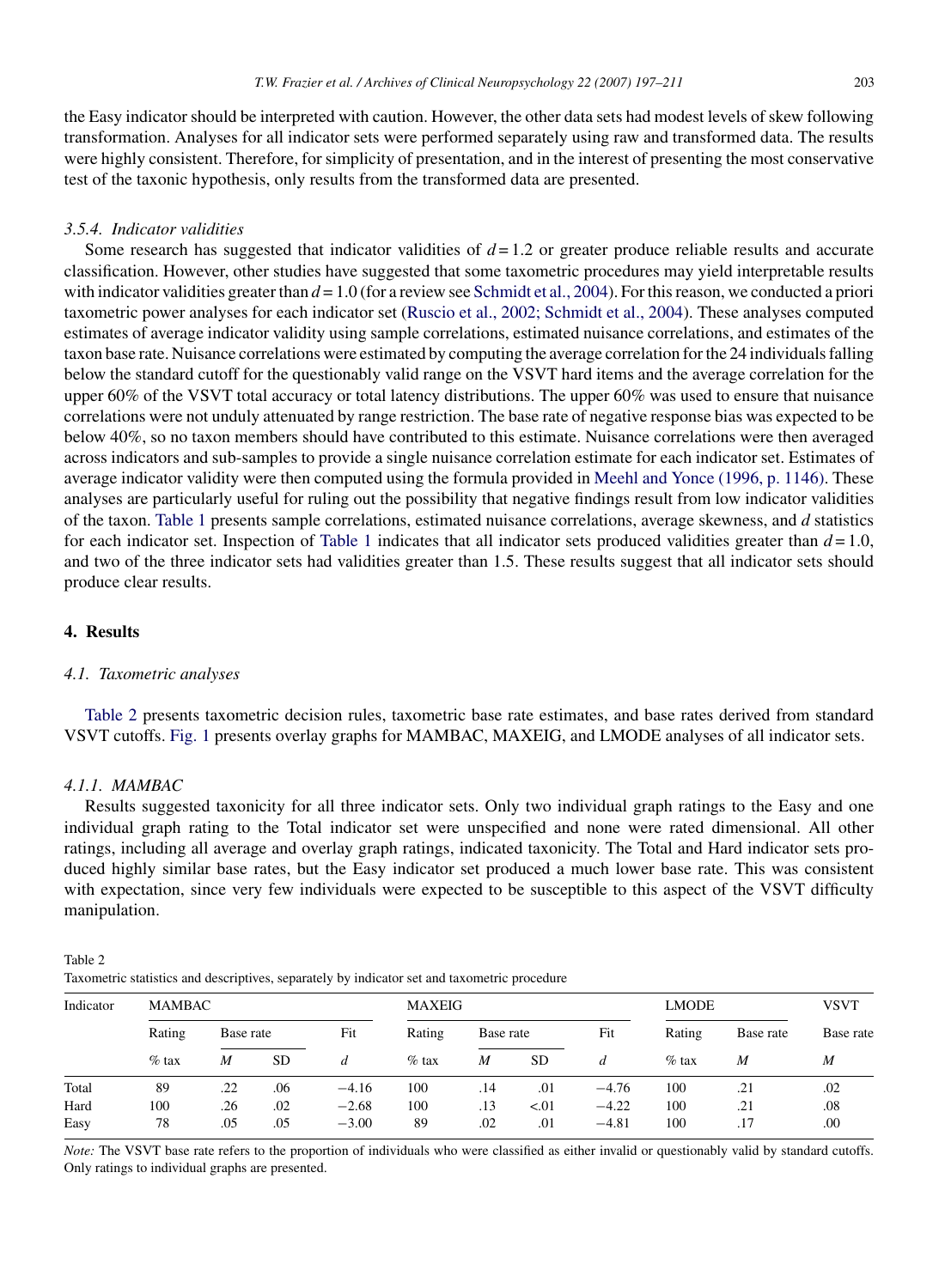<span id="page-7-0"></span>

Fig. 1. MAMBAC, MAXEIG, and LMODE overlay graphs for each indicator set.

#### *4.1.2. MAXEIG*

Results indicated clear evidence of taxonicity for the Total, Hard, and Easy indicator sets. Only one individual graph rating to the Easy indicator set was unspecified, none were dimensional, and all other ratings indicated taxonicity. The variability of base rates was quite small for all indicator sets, particularly for the Total and Hard indicator sets, and the weighted fit *d* statistic was highly negative, further supporting the taxonic conjecture. In general, MAXEIG results were highly consistent with those from MAMBAC.

### *4.1.3. LMODE*

Results indicated clear, second peaks for all indicator sets. Base rate estimates for the Total and Hard indicator sets were consistent with those from MAMBAC and only slightly higher than those from MAXEIG.

## *4.1.4. Base rate comparisons*

For the Total and Hard indicator sets, MAXEIG was the only procedure to show a clear full peak for each individual indicator graph. Therefore, it is likely that base rate estimates from MAXEIG (Total = .14 and Hard = .13) are more accurate than those from MAMBAC or LMODE for these sets. MAMBAC and MAXEIG showed good agreement for the Easy indicator set (.05 and .02), suggesting a very low base rate for this indicator set. Consistent with expectations, the base rates derived from MAXEIG and other taxometric procedures were higher than the base rates indicated by standard, binomial theory-based, VSVT classifications (see [Table 2\).](#page-6-0)

To examine the consistency of results across indicator sets, MAXEIG classifications for the Total, Hard, and Easy indicator sets were compared using Kappa coefficients and inspection of the  $2 \times 2$  classification tables. MAXEIG classifications based upon the Total and Hard indicator sets showed good agreement ( $\kappa = .87$ ). Agreement was lower for comparisons involving the Easy indicator set (largest  $\kappa = .41$ ). This was due to the fact that the Easy indicator set identified fewer individuals as taxon members. However, no individuals identified as complement members by the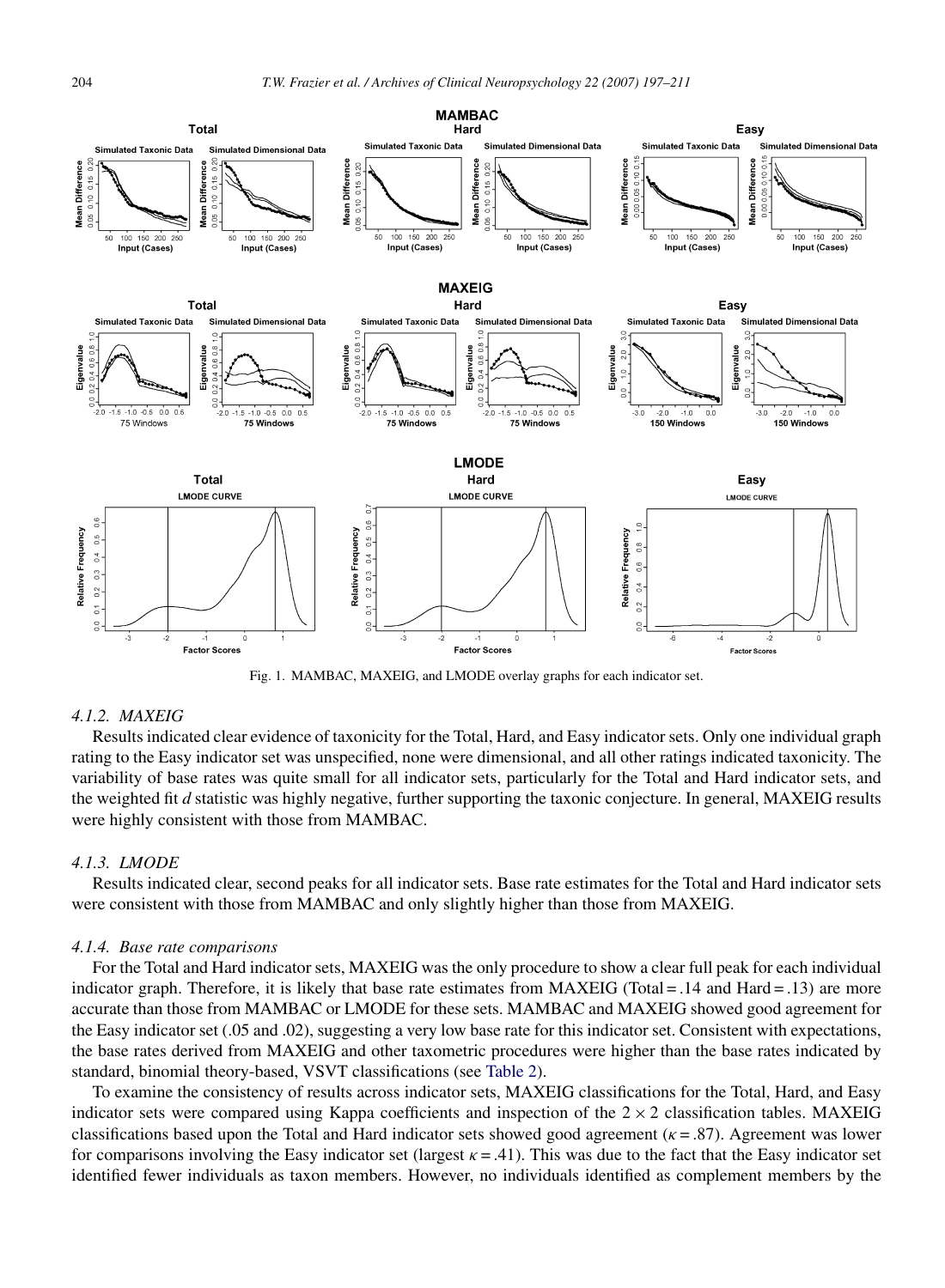Total or Hard indicator sets were misidentified as taxon members by the Easy indicator set. Thus, the Easy indicator set appears to be suggesting a low base rate cognitive symptom exaggeration taxon composed of a sub-sample of individuals who miss both easy and hard items.

To compare the present results to existing classification methods, agreement between MAXEIG classifications, standard VSVT classifications, and those based upon a cut score of <90% to the hard items [\(Grote et al., 2000\)](#page-12-0) was computed. For these comparisons, and for all future analyses examining the validity of taxometric classifications, MAXEIG classifications to the Hard indicator set were used since this indicator set showed the clearest peak, smallest base rate variability, and largest latent indicator validity. Results indicated that standard VSVT and <90% cut score classifications displayed modest agreement with taxometric classifications (VSVT  $\kappa = .67$ ; <90%  $\kappa = .75$ ). No individuals classified as invalid or questionably valid by standard VSVT classifications were deemed valid by MAXEIG. This finding is consistent with the lower base rate and insensitive nature of standard VSVT cutoffs (see [Table 2\).](#page-6-0) However, <90% cut score classifications produced a larger base rate of response distortion (22.3%). No individuals classified by MAXEIG as invalid were classified by <90% cut score as valid, although <90% cut score classified an additional 23 individuals as feigning. This is consistent with possible over-identification of response distortion using the <90% cut score ([Grote et al., 2000;](#page-12-0) [Haggerty, Frazier, Busch, & Naugle, 2006\).](#page-12-0)

#### *4.2. Taxon specification*

To examine the hypotheses that taxon classifications would be significantly correlated with performance on the WAIS-III and WMS-III, point-by-serial correlations were computed for MAXEIG classifications to the Hard indicator set (see Table 3). A similar approach to potential taxon construct validation has been used in other recent studies ([Kotov,](#page-13-0) [Schmidt, Lerew, Joiner, & Ialongo, 2005\).](#page-13-0) For these correlations, invalid performance (taxon group) was coded 1 and valid performance (complement group) was coded 2, with negative correlations expected. Results indicated that all correlations were significant (all *p*'s < .003). Group separation ranged from small to large (*d* = −.32 to −.77), with taxon members scoring 8–15 standard score un its lower on average than complement members.

To examine the hypothesis that taxon members are consciously choosing the incorrect answers, reaction times to easy and hard items were examined for both taxon and complement groups. We expected taxon members to show greater increases in reaction time from easy to hard items relative to complement members. Thus, we hypothesized an interaction between perceived item difficulty and taxon classification. To examine this hypothesis, a repeated measures analysis of variance was computed with taxon classification (taxon vs. complement) as the between subjects variable, item difficulty (easy vs. hard) as the repeated measures variable, and reaction time as the dependent variable. Results indicated significant main effects for taxon classification  $(F(1, 298) = 136.1, p < .001)$  and item difficulty  $(F(1, 298))$  $298$ ) = 331.3,  $p < .001$ ). Taxon members yielded longer reaction times to both easy and hard items and hard items produced longer reaction times than easy items in both taxon and complement members. However, as predicted, these main effects were qualified by a significant interaction  $(F(1, 298) = 91.3, p < .001)$ . This interaction indicated that taxon

| Table 3                                                                                                   |  |  |
|-----------------------------------------------------------------------------------------------------------|--|--|
| Correlations between MAXEIG and standard VSVT classifications and performance on the WAIS-III and WMS-III |  |  |

|          |             | Taxon $(N=44)$ | Complement $(N = 256)$ | <b>MAXEIG</b> |        |
|----------|-------------|----------------|------------------------|---------------|--------|
|          |             | M(SD)          | M(SD)                  | r             | d      |
| WAIS-III | <b>VIQ</b>  | 88.2 (15.2)    | 99.9 (14.4)            | $-.27$        | $-.56$ |
|          | PIQ.        | 83.7 (14.7)    | 99.3 (13.9)            | $-.36$        | $-.77$ |
|          | <b>FSIO</b> | 85.2 (15.3)    | 99.6 (13.8)            | $-.34$        | $-.72$ |
| WMS-III  | AIM         | 88.2 (17.7)    | 98.9 (17.7)            | $-.23$        | $-.47$ |
|          | <b>VIM</b>  | 87.8 (17.5)    | 95.3(16.2)             | $-.16$        | $-.32$ |
|          | IM          | 85.5 (19.6)    | 96.7(16.6)             | $-.22$        | $-.45$ |
|          | ADM         | 88.4 (16.9)    | 99.7 (15.6)            | $-.24$        | $-.49$ |
|          | <b>VDM</b>  | 87.5 (17.6)    | 96.4(16.4)             | $-.18$        | $-.37$ |
|          | <b>ADR</b>  | 87.0 (17.3)    | 100.6(15.8)            | $-.28$        | $-.58$ |
|          | <b>GM</b>   | 85.4 (19.0)    | 98.4 (16.3)            | $-.26$        | $-.54$ |
|          | WM          | 88.4 (17.2)    | 98.9 (14.0)            | $-.24$        | $-.49$ |

*Note:* All correlations/effect sizes are significant, smallest  $p < .003$ .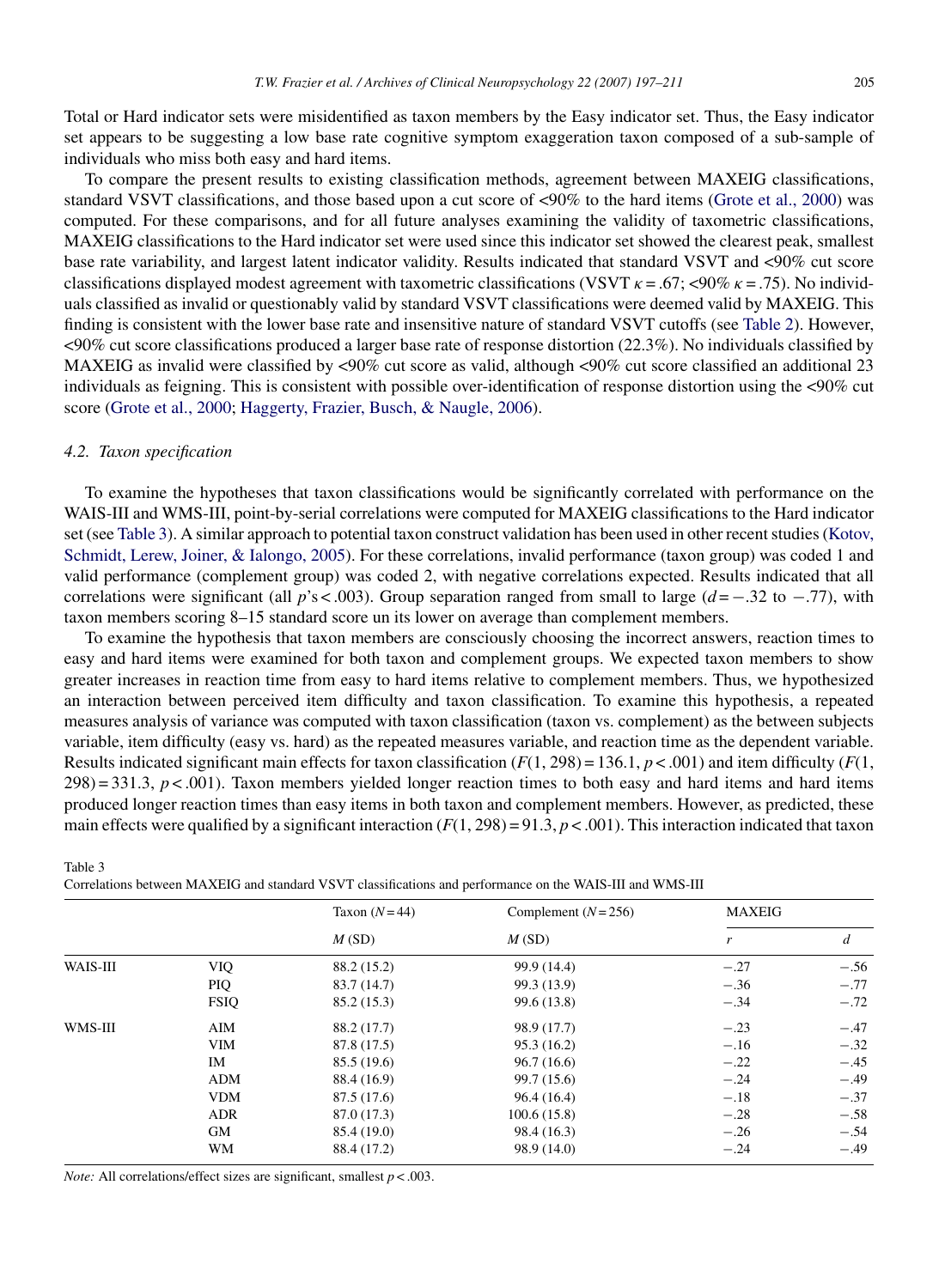<span id="page-9-0"></span>

Fig. 2. Reaction times to easy and hard VSVT items, separately for taxon and complement members.

members showed a larger increase in reaction time from easy to hard items than complement members (see Fig. 2), consistent with the increased response time need to choose the incorrect answer to hard items.

To examine the relationship between cognitive and psychopathological symptom exaggeration, we computed the point-by-serial correlation between MAXEIG classifications and PAI negative impression management (NIM) scores. As expected, the correlation was significant, but modest in magnitude  $(r = -12, p = .021)$ , indicating taxon members showed higher NIM scores than complement members. Inspection of the data reveals that the taxon members with high scores on the PAI NIM tended to be individuals who scored poorly on both the Hard and Easy items of the VSVT. This indicates that some individuals show a very broad pattern of cognitive and psychopathological symptom exaggeration.

## *4.3. Clinical utility*

Table 4 presents likelihood ratios, post-test probability, sensitivity, specificity, positive predictive power, and negative predictive power for VSVT hard accuracy and reaction time measures. MAXEIG classifications for the Hard indicator set were used as the criterion. Statistics are presented for only those areas of the accuracy total score distributions that showed overlap. For reaction time variables, statistics are presented for six percentile ranges, 1–30, 31–50, 51–70, 71–90, 91–95, and 96+, to increase clinical utility. Positive and negative predictive power was computed using the MAXEIG base rate estimate for the Hard indicator set (.13). Inspection of Table 4 reveals that hard accuracy total scores of 20 or 21 yield extremely low post-test probabilities of taxon membership, whereas scores of 18 or 19 are equivocal.

Table 4

Likelihood ratios, post-test probability, sensitivity, specificity, positive predictive power (PPP), and negative predictive power (NPP) of VSVT accuracy and reaction time scores

|                    | Likelihood ratio | Post-test probability | Sensitivity | Specificity              | <b>PPP</b> | <b>NPP</b> |
|--------------------|------------------|-----------------------|-------------|--------------------------|------------|------------|
| Hard accuracy      |                  |                       |             |                          |            |            |
| $18 - 19$          | 7.88             | .54                   | .99         | .86                      | .38        | .99        |
| $20 - 21$          | .32              | .05                   | .95         | .98                      | .78        | .99        |
| Hard reaction time |                  |                       |             |                          |            |            |
| $<$ 2297 ms        | .04              | .01                   | .98         | .34                      | .18        | .99        |
| 2298-2921 ms       | .16              | .02                   | .93         | .57                      | .24        | .98        |
| 2922-3498 ms       | .26              | .04                   | .86         | .80                      | .39        | .98        |
| 3495–5470 ms       | 3.12             | .32                   | .48         | .96                      | .64        | .93        |
| 5470-7573 ms       | 10.71            | .62                   | .27         | .99                      | .80        | .90        |
| $>7573$ ms         | 31.60            | .83                   |             | $\overline{\phantom{a}}$ |            |            |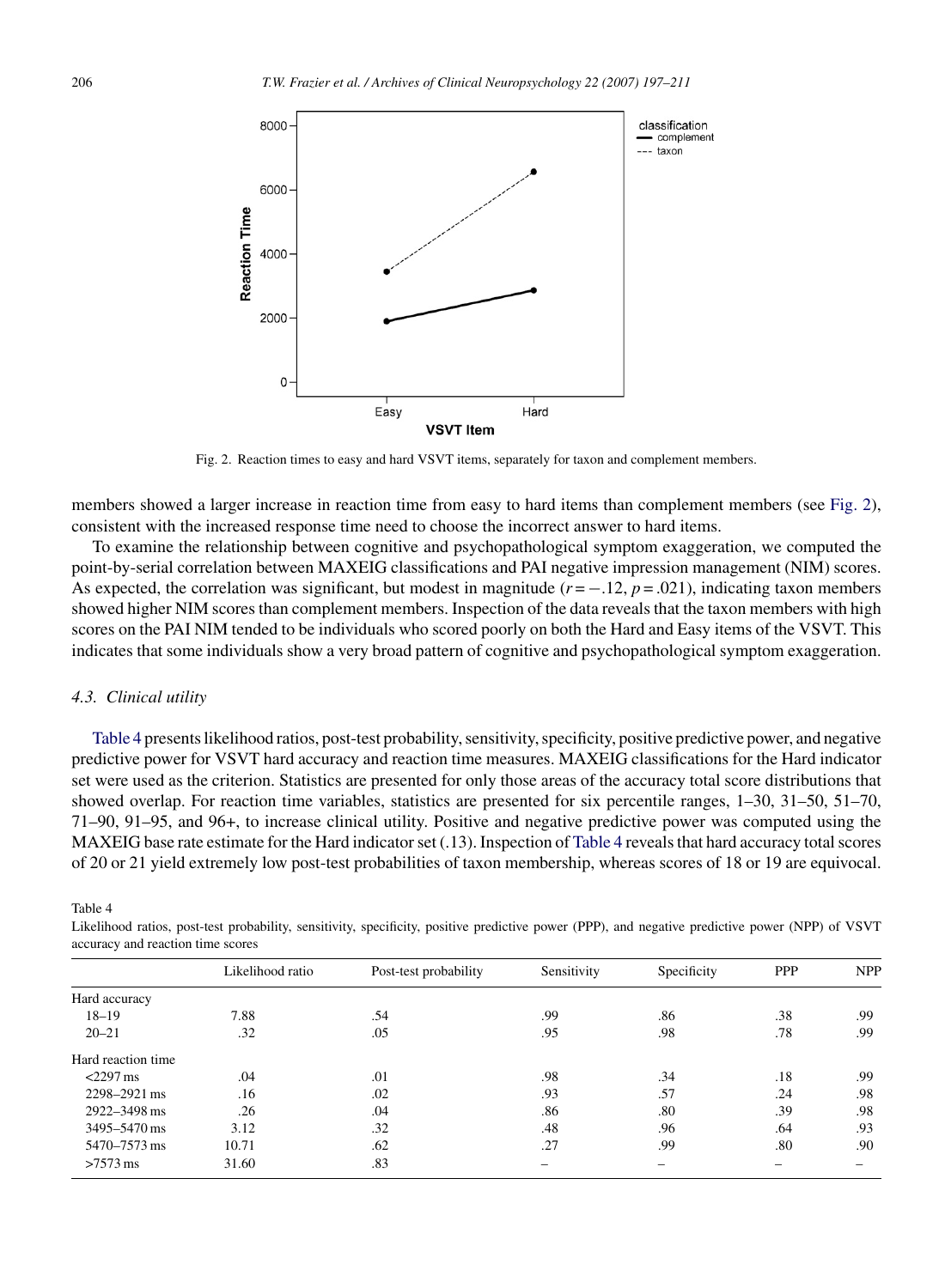Reaction times below 3498 ms yield extremely low probabilities of taxon membership  $(<.05$ ), whereas reaction times between 3495 and 7573 ms result in equivocal post-test classification, and scores greater than 7573 ms are associated with high, but not definitive, probabilities of taxon membership.

# **5. Discussion**

This study identified a possible taxon defined by measures of cognitive symptom exaggeration in a sample of individuals referred for outpatient neuropsychological assessment. To ensure the findings were not accidental, multiple taxometric procedures were performed using multiple consistency tests and indicator sets. The taxonic conjecture passed all of the consistency tests with the clearest taxonic results converging on a base rate of .13–.14. However, it is worth noting that the present findings should only be viewed as tentatively supporting the taxonic hypothesis. This is because results of taxometric procedures, particularly those conducted in a single sample, should never be viewed as supporting the literal presence of a taxon ([Watson, 2003\).](#page-14-0) Future research using different, preferably larger, samples of patients followed longitudinally (to evaluate the stability of identified taxa) and using multiple, distinct measures of cognitive symptom exaggeration are needed to confirm the present findings.

With these caveats in mind, the present results have important implications for future research and clinical practice. First, support for the taxonic structure of VSVT accuracy variables permits estimation of the base rate of cognitive symptom exaggeration. The MAXEIG estimates of .13–.14 for the Total and Hard indicator sets are likely to be the most accurate estimates, since this estimate is based upon the clearest taxonic results. A base rate of .13–.14 is consistent with previous estimates ([Mittenberg et al., 2002; Rogers et al., 1993\)](#page-13-0) and indicates that negative response bias is a significant problem in outpatient settings. It should be noted, however, that base rate estimates will likely fluctuate depending upon the particular mix of patients presenting in the outpatient clinic. As the mix deviates from the mix in the present sample, the base rate will likely deviate as well. As noted by [Mittenberg et al. \(2002\), s](#page-13-0)ettings with larger numbers of referrals for head injury may produce larger base rate estimates. The lower base rate estimates of .02–.05 for the Easy indicator set are likely due to the fact that these items are considerably less sensitive to cognitive symptom exaggeration, something that has been noted clinically. In fact, the major purpose of these items is to serve as a contrast to the purportedly hard items. Consistent with this notion, all of the individuals identified by this indicator set in the present study were also identified by the Hard indicator set. Therefore, findings for the Easy indicator set should be viewed as representing a sub-taxon of individuals who respond inaccurately to all item types and show the most blatant exaggeration.

Even with substantial variations in the base rate across settings, the present findings indicate that cognitive symptom exaggeration is a real problem. Unfortunately, many clinicians administer response bias measures sporadically or not at all. The present findings suggest that effort/symptom validity testing be used regularly, even in typical outpatient neuropsychological settings, since approximately 1 out of 7 non-litigating individuals presenting for evaluation will be exaggerating cognitive symptoms. However, it should be noted that the base rate estimates derived in the present study will likely under-represent the base rate of cognitive symptom exaggeration in forensic settings, where there is greater incentive to simulate cognitive problems. Additionally, the generalizability of the present findings will likely vary as a function of the similarity of the outpatient referral base and the type of symptom validity measure employed. Future research is needed employing taxometric procedures with different samples, particularly samples of individuals presenting in the context of litigation, to determine the magnitude of fluctuations in the base rate of cognitive symptom exaggeration. This research should also examine different types of symptom validity measures to better assess the generalizability of the present findings.

Second, if the present results are confirmed in future studies, the taxonic structure of VSVT accuracy measures permits more accurate classification of individuals. Currently, the VSVT classifies individuals into three score ranges: valid (total raw score 30–48, easy and hard raw scores 16–24), questionably valid (total raw score 18–29, easy and hard raw scores 8–15), and invalid (total raw score 0–17, easy and hard raw score 0–7). In the present sample, only three individuals fell in the invalid range  $\langle 1\% \rangle$  on hard items. Combining the invalid and questionably valid ranges increased the percentage of individuals detected (8%), but numerous individuals were still missed. Thus, the hypothesis that current VSVT score ranges are too conservative received strong support. This is likely due to a desire on the part of the test developers to maximize positive predictive power as well as heavy reliance on binomial probability theory for identifying individuals who produce patterns that are clearly inconsistent with adequate effort. Similarly, <90% cut score classifications resulted in a large number of individuals classified as feigning (67 of 300), resulting in an unlikely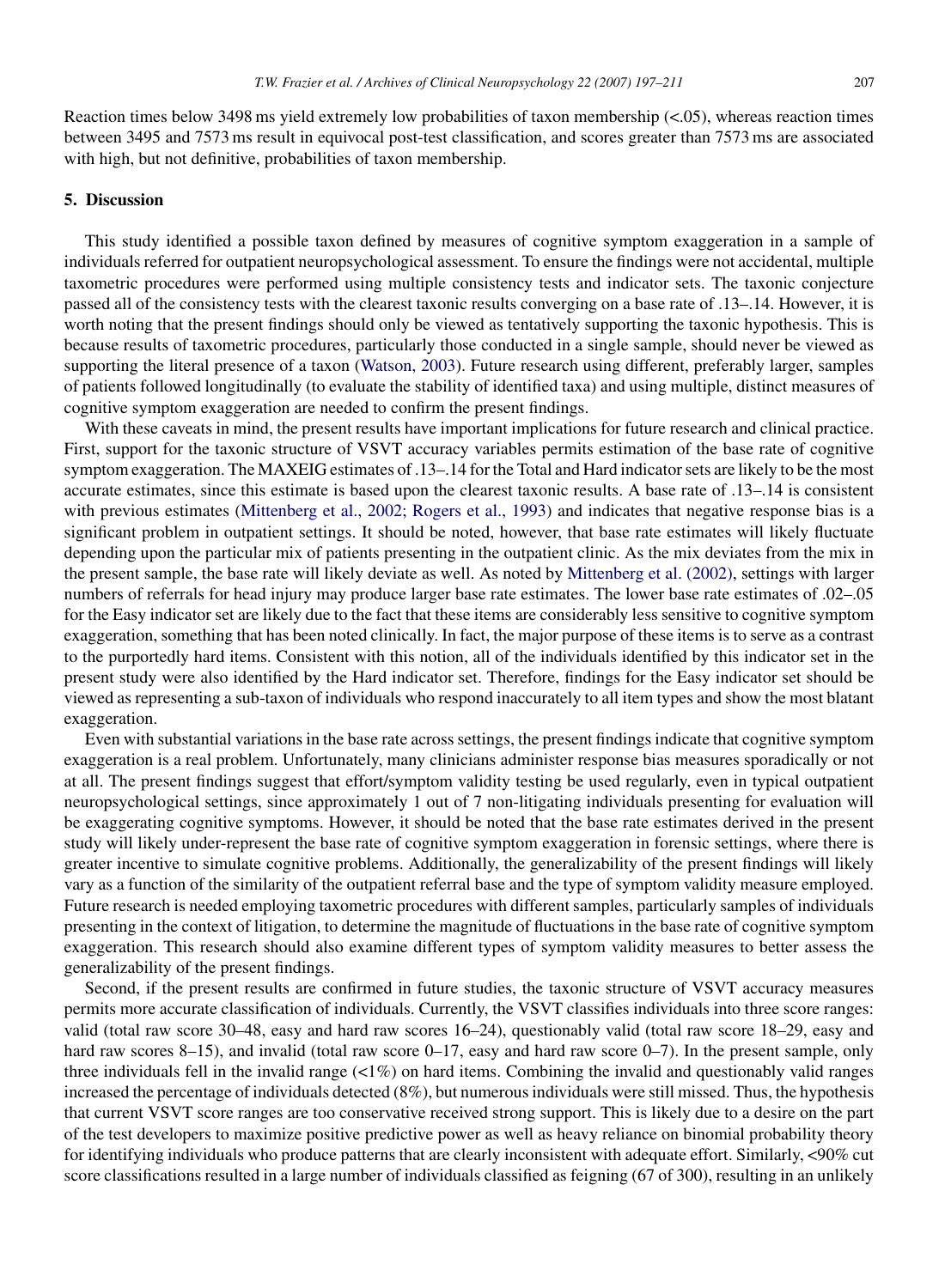base rate of response bias for this outpatient setting. This finding, coupled with previous research [\(Grote et al., 2000\),](#page-12-0) suggests that this cut score is too liberal and its use clinically would result in substantial amounts of valid cognitive test data going uninterrupted.

Future revisions of cognitive symptom validity measures may benefit from the adjunctive use of Bayesian estimation based upon the results of taxometric procedures, such as the estimates presented in this study. This approach is likely to classify individuals more accurately by utilizing all of the information in the data set to make classification decisions. For clinicians familiar with the use of likelihood ratios and for whom good estimates of the base rate of cognitive symptom exaggeration are available, the information presented in [Table 4](#page-9-0) can be used to compute the probability that an individual is exerting inadequate effort. However, it should be noted that these data may be less useful in settings with very different referral patterns. If future research conducted in different settings supports the findings of the present study, it is likely that Bayesian classification based upon taxometric results could be used in legal settings in a similar fashion to medical test results. In particular, forensic neuropsychologists could benefit from this approach, since it presents an easily understood interpretation of test performance. For example, an individual with a hard accuracy score of 16 out of 24 could be characterized as >99% likely to have exhibited inadequate effort on the VSVT. Unfortunately, using binomial probability theory as the guideline, this individual would have fallen at the low end of the valid range, further demonstrating the insensitivity of this criterion. Alternatively, an individual scoring 20 out of 24 would be classified as unlikely to be exaggerating cognitive symptoms, while the >90% cut score would place this individual in the invalid category.

Lastly, the present findings clarify the construct validity of cognitive symptom exaggeration as a particular kind of response set, qualitatively different from adequate effort. This is in contrast to the common clinical interpretation of symptom validity tests as being indicators of a continuum of effort. To further clarify this qualitative distinction, taxon members showed substantially lower scores (8–15 points lower) on all memory and IQ indices than complement members. Interestingly, the largest separation was observed for IQ measures indicating that the VSVT is not just sensitive to memory dissimulation, but to a broader array of exaggeration.

Taxon members also showed larger increases in response latencies from easy to hard items than complement members. This finding is consistent with the idea that taxon members are consciously processing both the correct and incorrect responses and then choosing the incorrect response. In other words, taxon members may show particularly long reaction times to hard VSVT items because response choices for hard items differ by only the transposition of two digits, requiring longer processing time to choose the incorrect answer. Complement members, on the other hand, only need to identify the number they learned and do not need to distinguish between the two numbers. Future work is needed to replicate this finding and more carefully examine the cognitive processes involved in cognitive symptom exaggeration.

Taxon members also tended to show higher levels of negative impression management. This is consistent with previous research indicating that some individuals showing cognitive symptom exaggeration also show psychopathological symptom exaggeration ([Slick et al., 1996\).](#page-13-0) Future work is needed to more accurately characterize the patterns of cognitive or affective symptoms endorsed by these individuals. It may be that individuals who show response bias on both measures are reporting more generalized cognitive and emotional dysfunction.

The present findings also yield important information for clinicians. Specifically, VSVT accuracy and latency raw scores provide good separation of individuals who are feigning cognitive symptoms from those who are not. For VSVT hard accuracy, taxon and complement groups only showed overlap at four points of the raw score distribution (18–21) and likelihood ratios were still quite useful for ruling out cognitive symptom exaggeration in the upper portion of this range. Future research is needed with other clinically referred groups of litigants and non-litigants to determine whether the lack of overlap between taxon and complement members is consistent across samples. It may be that overlap will increase (decreases in group separation) as individuals are educated about symptom validity testing, necessitating the development of more refined measures or the use of multiple measures in an evidence-based framework ([Sackett,](#page-13-0) [Straus, Richardson, Rosenberg, & Haynes, 2000\).](#page-13-0)

Future studies should use multiple measures of cognitive and psychopathological symptom exaggeration to clarify the convergent and discriminant validity of these constructs. This will assist in determining the level of overlap between these two broad constructs and identifying the characteristics of individuals who show poor performance on multiple or only one type of negative response bias measure. For example, some individuals may show high scores on all measures of psychopathological and cognitive symptom exaggeration, whereas others may show a more nuanced pattern. Future research will also be helpful to more accurately characterize the specific types or dimensions of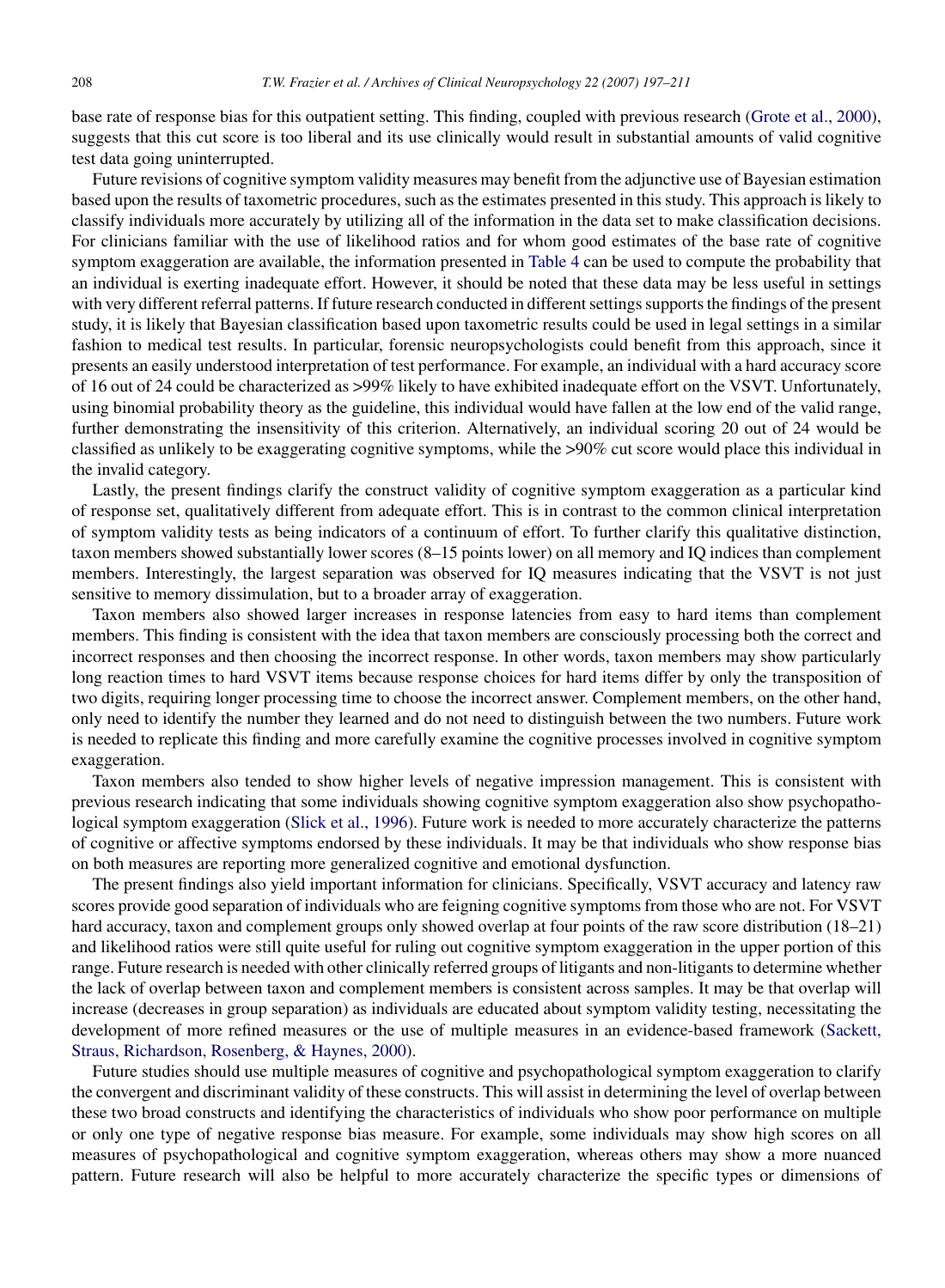<span id="page-12-0"></span>response bias underlying the broader constructs. It is likely that the VSVT only assesses some aspects of cognitive symptom exaggeration. Inclusion of multiple measures of cognitive symptom exaggeration will permit more accurate identification of the dimensions or types of response bias observed in typical outpatient assessment settings. This work should examine varied measures of response bias (computer vs. person administered, visual vs. verbal presentation, etc.) and account for method variance in a systematic fashion.

Distinct facets of cognitive symptom exaggeration may also yield incremental validity over more general measures. Specifically, combining multiple facets or measures of cognitive symptom exaggeration will likely improve the accuracy of classification of possible response bias taxa. Specification of distinct categories or dimensions of cognitive symptom exaggeration will also help identify the particular cognitive domains affected by certain patterns of response bias. At present, poor scores on measures of cognitive response bias are typically assumed to indicate poor performance on all other cognitive measures, but this may not be true. Instead, different aspects of cognitive symptom exaggeration may have differential predictive validity. For example, accuracy scores may show stronger relationships with performance on declarative memory tasks, such as the information subtest of the WAIS-III [\(Wechsler, 1997a\),](#page-14-0) whereas latency scores may show stronger relationships with speeded tasks, such as digit symbol. Similarly, individuals performing poorly on verbal, memory-based measures of symptom exaggeration may produce different patterns of neuropsychological deficits than individuals performing poorly on visual, memory-based measures of response bias. Future studies are needed to examine these possible distinctions so that they can be accounted for in neuropsychological test interpretation. These studies will also help clinicians to select appropriate response bias measures, so that all possible distortions to the test data can be quantified.

### *5.1. Limitations and future directions*

There are a few limitations to the present study. First, the sample size was modest and at the lower end of the recommended level. Moderate sample size, coupled with the small to moderate base rate of the taxon, likely contributed to over-estimation of the base rate in MAMBAC. This is because the end slabs (the first point estimates in taxometric graphs) may have included some complement members, causing incomplete peaking of the graphs. Future studies should examine populations that are likely to have higher base rates of cognitive symptom exaggeration, such as forensic neuropsychological settings, in order to avoid this problem. However, the fact that clear taxonic findings were observed for all indicator sets suggests that indicator validity is quite high and modest sample sizes may be adequate for examining these types of indicators.

## **References**

- Arbisi, P. A., & Ben-Porath, Y. S. (1998). The ability of the Minnesota Multiphasic Personality Inventory-2 validity scales to detect fake-bad responses in psychiatric inpatients. *Psychological Assessment*, *10*(3), 221–228.
- Bender, S. D., & Rogers, R. (2004). Detection of neurocognitive feigning: Development of a multi-strategy assessment. *Archives of Clinical Neuropsychology*, *19*(1), 49–60.
- Berry, D. T. R., & Butcher, J. N. (1998). Detection of feigning of head injury symptoms on the MMPI-2. In C. R. Reynolds (Ed.). *Detection of malingering during head injury litigation. Critical issues in neuropsychology* (pp. 209–238 xii, 291).
- Cole, D. A. (2004). Taxometrics in psychopathology research: An introduction to some of the procedures and related methodological issues. *Journal of Abnormal Psychology*, *113*(1), 3–9.
- Doss, R. C., Chelune, G. J., & Naugle, R. I. (1999). Victoria Symptom Validity Test: Compensation-seeking vs. non-compensation-seeking patients in a general clinical setting. *Journal of Forensic Neuropsychology*, *1*(4), 5–20.
- Franzen, M. D., & Iverson, G. L. (1998). Detecting negative response bias and diagnosing malingering: The dissimulation exam. In P. J. Snyder & P. D. Nussbaum (Eds.), *Clinical neuropsychology: A pocket handbook for assessment.*. Washington, DC: American Psychological Association. Frederick, R. I. (2002). Review of the validity indicator profile. *Journal of Forensic Neuropsychology*, *2*, 125–145.
- Greene, R. L. (1997). Assessment of malingering and defensiveness by multiscale inventories. In R. Rogers (Ed.). *Clinical assessment of malingering and deception* (2nd ed., pp. 169–207).
- Grote, C. L., Kooker, E. K., Garron, D. C., Nyenhuis, D. L., Smith, C. A., & Mattingly, M. L. (2000). Performance of compensation seeking and non-compensation seeking samples on the Victoria Symptom Validity Test: Cross-validation and extension of a standardization study. *Journal of Clinical & Experimental Neuropsychology*, *22*(6), 709–719.
- Haggerty, K. A., Frazier, T. W., Busch, R. M., & Naugle, R. I. (submitted for publication). *Relationships Between Victoria Symptom Validity Test Indices and Personality Assessment Inventory Validity Scales in a Large Clinical Sample*.
- Haslam, N. (1997). Evidence that male sexual orientation is a matter of degree. *Journal of Personality and Social Psychology*, *73*, 862–870.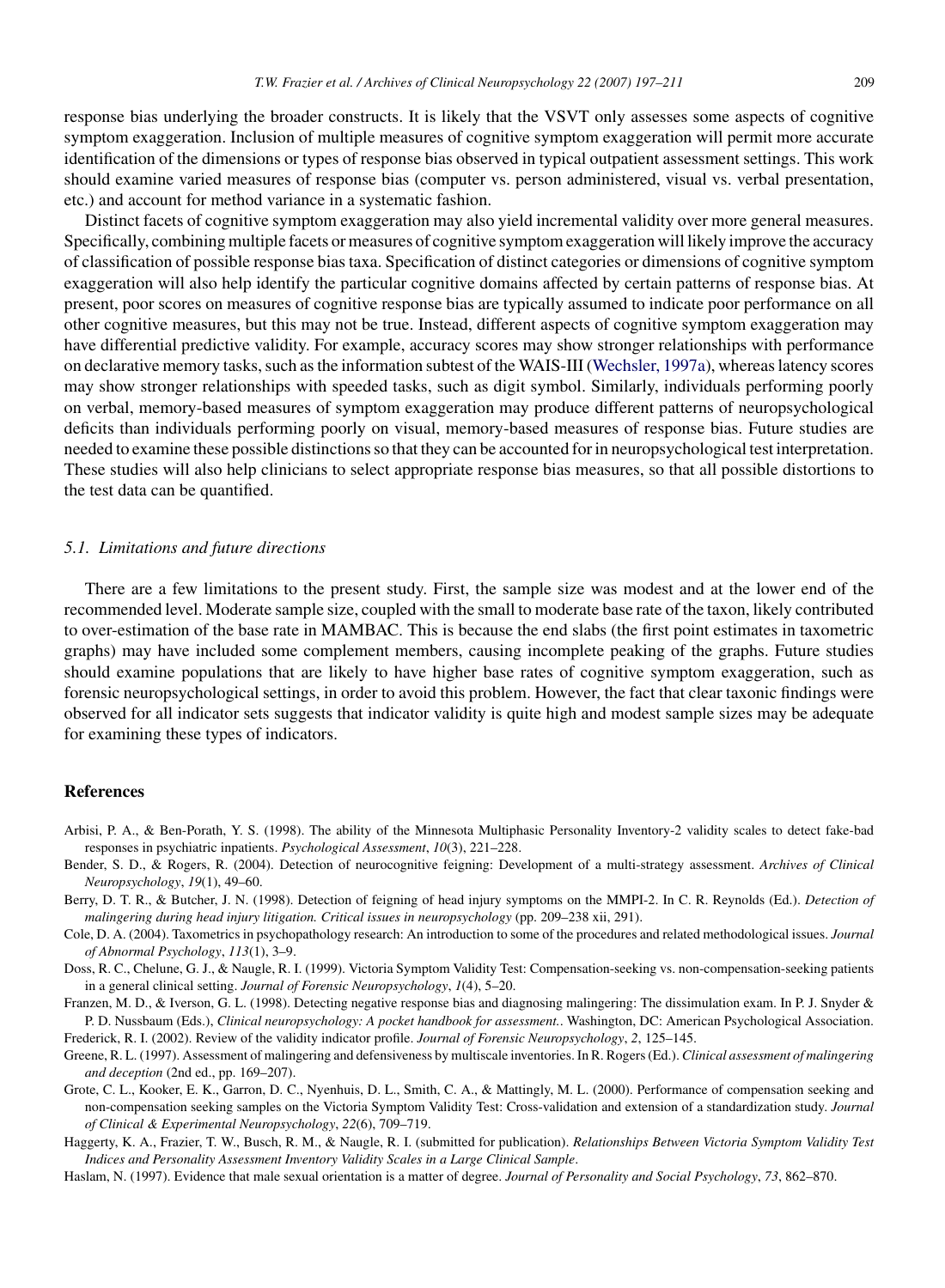- <span id="page-13-0"></span>Kotov, R., Schmidt, N. B., Lerew, D. R., Joiner, T. E., & Ialongo, N. S. (2005). Latent structure of anxiety: Taxometric exploration. *Psychological Assessment*, *17*(3), 369–374.
- Langeluddecke, P. M., & Lucas, S. K. (2003). Quantitative measures of memory malingering on the Wechsler Memory Scale-Third Edition in mild head injury litigants. *Archives of Clinical Neuropsychology*, *18*(2), 181–197.
- Langeluddecke, P. M., & Lucas, S. K. (2004). Validation of the rarely missed index (RMI) in detecting memory malingering in mild head injury litigants. *Journal of Forensic Neuropsychology*, *4*(1), 49–64.
- Lenzenweger, M. F. (2004). Consideration of the challenges, complications, and pitfalls of taxometric analysis. *Journal of Abnormal Psychology*, *113*(1), 10–23.
- Lewis, J. L., Simcox, A. M., & Berry, D. T. R. (2002). Screening for feigned psychiatric symptoms in a forensic sample by using the MMPI-2 and the Structured Inventory of Malingered Symptomatololgy. *Psychological Assessment*, *14*(2), 170–176.
- Marcus, D. K., John, S. L., & Edens, J. F. (2004). A taxometric analysis of psychopathic personality. *Journal of Abnormal Psychology*, *113*(4), 626–635.
- Meehl, P. E. (1995). Bootstraps taxometrics: Solving the classification problem in psychopathology. *American Psychologist*, *50*, 266–275.
- Meehl, P. E., & Rosen, A. (1955). Antecedent probability and the efficiency of psychometric signs, patterns, or cutting scores. *Psychological Bulletin*, *52*, 194–216.
- Meehl, P. E., & Yonce, L. J. (1994). Taxometric analysis: I. Detecting taxonicity with two quantitative indicators using means above and below a sliding cut (MAMBAC procedure). *Psychological Reports*, *74*, 1059–1274.
- Meehl, P. E., & Yonce, L. J. (1996). Taxometric analysis: II. Detecting taxonicity using covariance of two quantitative indicators in successive intervals of a third indicator (MAXCOV procedure). *Psychological Reports*, *78*, 1091–1227.
- Mittenberg, W., Patton, C., Canyock, E. M., & Condit, D. C. (2002). Base rates of malingering and symptom exaggeration. *Journal of Clinical & Experimental Neuropsychology*, *24*(8), 1094–1102.
- Morey, L. C. (1991). *Personality assessment inventory*. Odessa, FL: Psychological Assessment Resources.
- Morey, L. C. (2003). *Essentials of PAI assessment*. New York, NY: John Wiley & Sons, Inc..
- Nies, K. J., & Sweet, J. J. (1994). Neuropsychological assessment and malingering: A critical review of past and present strategies. *Archives of Clinical Neuropsychology*, *9*(6), 501–552.
- Rogers, R., Harrell, E. H., & Liff, C. D. (1993). Feigning neuropsychological impairment: A critical review of methodological and clinical considerations. *Clinical Psychology Review*, *13*, 255–274.
- Rogers, R., Salekin, R. T., & Sewell, K. W. (1998). A comparison of forensic and nonforensic malingerers: A prototypical analysis of explanatory models. *Law and Human Behavior*, *22*(4), 353–367.
- Rogers, R., Sewell, K. W., Cruise, K. R., Wang, E. W., & Ustad, K. L. (1998). The PAI and feigning: A cautionary note on its use in forensic-correctional settings. *Assessment*, *5*(4), 399–405.
- Rosenfeld, B., Sands, S. A., & Van Gorp, W. G. (2000). Have we forgotten the base rate problem? Methodological issues in the detection of distortion. *Archives of Clinical Neuropsychology*, *15*(4), 349–359.
- Ruscio, A. M., Ruscio, J., & Keane, T. M. (2002). The latent structure of Posttraumatic Stress Disorder: A taxometric investigation of reactions to extreme stress. *Journal of Abnormal Psychology*, *111*(2), 290–301.
- Ruscio, J. (2004a). Taxometric Program Documentation, R language. Retrieved December 30, 2004, from [http://www.etown.edu/psychology/](http://www.etown.edu/psychology/Faculty/Ruscio.htm) [Faculty/Ruscio.htm.](http://www.etown.edu/psychology/Faculty/Ruscio.htm)
- Ruscio, J. (2004b). Taxometric Programs in the R language. Retrieved December 30, 2004, from [http://www.etown.edu/psychology/Faculty/](http://www.etown.edu/psychology/Faculty/Ruscio.htm) [Ruscio.htm.](http://www.etown.edu/psychology/Faculty/Ruscio.htm)
- Ruscio, J., Ruscio, A. M., & Meron, M. (in press). Applying the bootstrap to taxometric analysis: Generating empirical sampling distributions to help interpret results. *Multivariate Behavioral Research*.
- Sackett, D. L., Straus, S. E., Richardson, W. S., Rosenberg, W., & Haynes, R. B. (2000). *Evidence-based medicine: How to practice and teach EBM* (2nd ed.). Edinburgh: Churchill Livingstone.
- Schmidt, N. B., Kotov, R., & Joiner, T. E. (2004). *Taxometrics: Toward a new diagnostic scheme for psychopathology*. Washington, DC: American Psychological Association.
- Slick, D. J., Hopp, G., Strauss, E., & Spellacy, F. J. (1996). Victoria Symptom Validity Test: Efficiency for detecting feigned memory impairment and relationship to neuropsychological tests and MMPI-2 validity scales. *Journal of Clinical & Experimental Neuropsychology*, *18*(6), 911–922.
- Slick, D., Hopp, G., Strauss, E., & Thompson, G. B. (1997). *VSVT: Victoria Symptom Validity Test, Version 1.0. Professional Manual*. Odessa, FL: Psychological Assessment Resources, Inc..
- Slick, D., Sherman, E. M. S., & Iverson, G. L. (1999). Diagnostic criteria for malingered neurocognitive dysfunction: Proposed standards for clinical practice and research. *The Clinical Neuropsychologist*, *13*(4), 545–561.
- Slick, D. J., Tan, J. E., Strauss, E., Mateer, C. A., Harnadek, M., & Sherman, E. M. S. (2003). Victoria Symptom Validity Test scores of patients with profound memory impairment: Non-litigant case studies. *Clinical Neuropsychologist*, *17*(3), 390–394.
- SPSS. (2002). *SPSS Professional Statistical Package (Version 11.0)*. Chicago, Illinois: SPSS Inc..
- Storm, J., & Graham, J. R. (2000). Detection of coached general malingering on the MMPI-2. *Psychological Assessment*, *12*(2), 158–165.
- Strong, D. R., Greene, R. L., & Schinka, J. A. (2000). A taxometric analysis of MMPI-2 infrequency scales [F and F(p)] in clinical settings. *Psychological Assessment*, *12*(2), 166–173.
- Tan, J. E., Slick, D., Strauss, E., & Hultsch, D. F. (2002). How'd they do it? Malingering strategies on symptom validity tests. *Clinical Neuropsychologist*, *16*(4), 495–505.
- Thompson, G. B. (2002). The Victoria Symptom Validity Test: An enhanced test of symptom validity. *Special Issue: Detection of response bias in forensic neuropsychology: Part I*, *2*(3–4), 43–67.